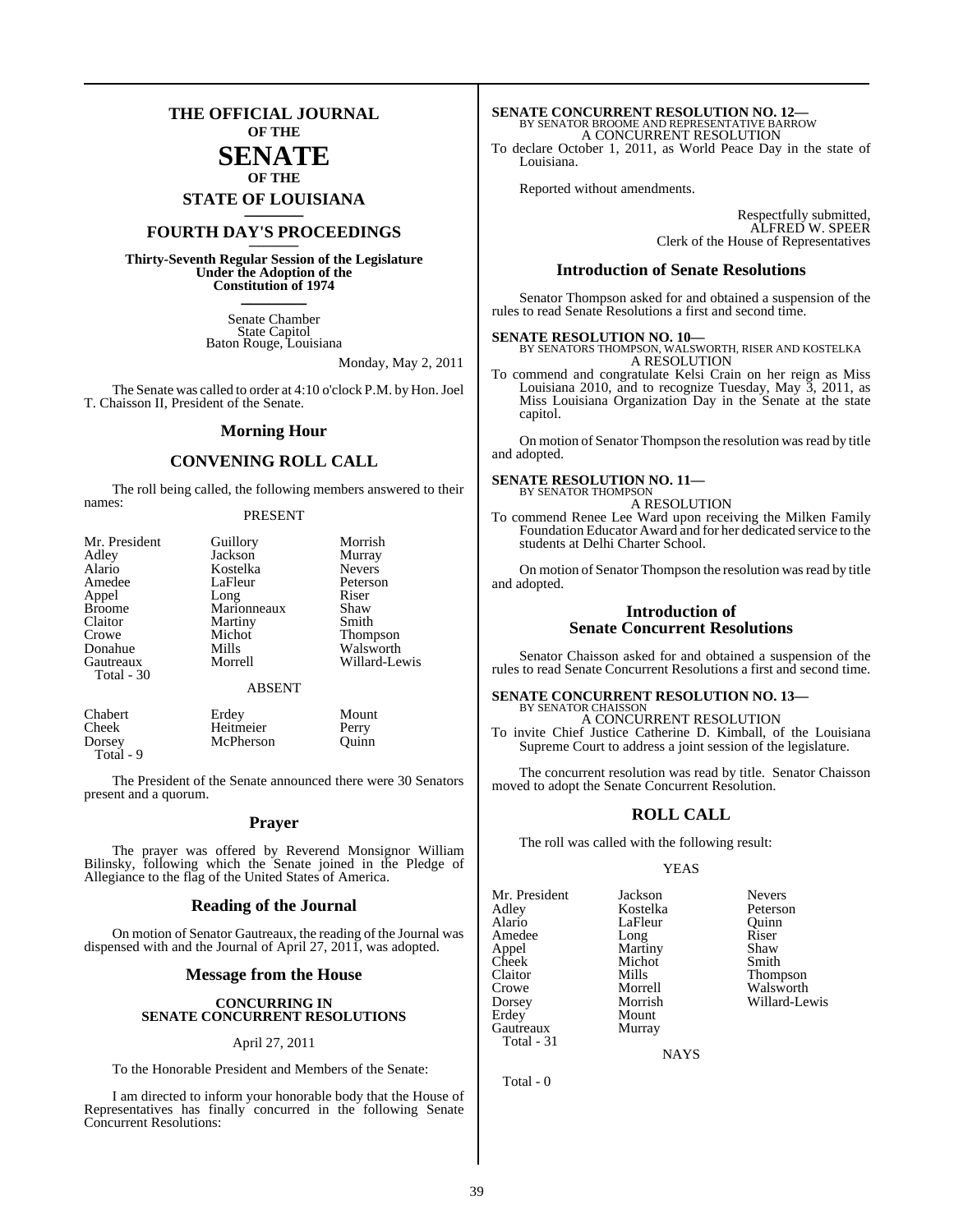### May 2, 2011

#### ABSENT

Broome Guillory McPherson<br>Chabert Heitmeier Perry Chabert Heitmeier Perry<br>
Donahue Marionneaux Perry Total - 8

**Marionneaux** 

The Chair declared the Senate adopted the Senate Concurrent Resolution and ordered it sent to the House.

#### **SENATE CONCURRENT RESOLUTION NO. 14—** BY SENATOR MORRELL

A CONCURRENT RESOLUTION

To designate May 2-6, 2011, as "Be Kind to Animals" week at the legislature.

The concurrent resolution was read by title. Senator Morrell moved to adopt the Senate Concurrent Resolution.

#### **ROLL CALL**

The roll was called with the following result:

#### **YEAS**

| Mr. President | LaFleur       | Peterson      |
|---------------|---------------|---------------|
| Alario        | Long          | Ouinn         |
| Amedee        | Martiny       | Riser         |
| Appel         | Michot        | Shaw          |
| Cheek         | Mills         | Smith         |
| Dorsey        | Morrell       | Thompson      |
| Erdey         | Morrish       | Walsworth     |
| Gautreaux     | Mount         | Willard-Lewis |
| Guillory      | Murray        |               |
| Jackson       | <b>Nevers</b> |               |
| Total - 28    |               |               |

#### **NAYS**

Total - 0

#### ABSENT

| Adley      | Crowe     | Marionneaux |
|------------|-----------|-------------|
| Broome     | Donahue   | McPherson   |
| Chabert    | Heitmeier | Perry       |
| Claitor    | Kostelka  |             |
| Total - 11 |           |             |

The Chair declared the Senate adopted the Senate Concurrent Resolution and ordered it sent to the House.

## **SENATE CONCURRENT RESOLUTION NO. 15—** BY SENATOR MOUNT AND REPRESENTATIVE KATZ

A CONCURRENT RESOLUTION

To designate May 2011 as Lupus Awareness Month in the state of Louisiana.

The concurrent resolution was read by title. Senator Mount moved to adopt the Senate Concurrent Resolution.

#### **ROLL CALL**

The roll was called with the following result:

LaFleur

#### YEAS

- Mr. President Jackson Nevers<br>Adley Kostelka Peterson Adley Kostelka Peterson Amedee Long Riser
	-

| Appel<br>Cheek<br>Crowe<br>Dorsey<br>Erdey<br>Gautreaux<br>Guillory<br>Total $-31$ | Martiny<br>Michot<br>Mills<br>Morrell<br>Morrish<br>Mount<br>Murray<br><b>NAYS</b> | Shaw<br>Smith<br><b>Thompson</b><br>Walsworth<br>Willard-Lewis |
|------------------------------------------------------------------------------------|------------------------------------------------------------------------------------|----------------------------------------------------------------|
| Total - 0                                                                          | <b>ABSENT</b>                                                                      |                                                                |
| <b>Broome</b><br>Chabert                                                           | Donahue<br>Heitmeier                                                               | McPherson<br>Perry                                             |

Claitor Marionneaux Total - 8

The Chair declared the Senate adopted the Senate Concurrent Resolution and ordered it sent to the House.

#### **SENATE CONCURRENT RESOLUTION NO. 16—** BY SENATOR WALSWORTH

A CONCURRENT RESOLUTION To urge and request the Legislature of Louisiana to erect a Ten Commandments monument on the grounds of the State Capitol.

The resolution was read by title and referred by the President to the Committee on Senate and Governmental Affairs.

#### **Message from the House**

#### **ASKING CONCURRENCE IN HOUSE BILLS AND JOINT RESOLUTIONS**

April 28, 2011

To the Honorable President and Members of the Senate:

I am directed to inform your honorable body that the House of Representatives has finally passed and asks your concurrence in the following House Bills and Joint Resolutions:

#### HB No. 519

Respectfully submitted, ALFRED W. SPEER Clerk of the House of Representatives

#### **House Bills and Joint Resolutions**

Senator Kostelka asked for and obtained a suspension of the rules to read House Bills and Joint Resolutions a first and second time by title and refer them to committee.

**HOUSE BILL NO. 519—** BY REPRESENTATIVE DANAHAY AN ACT

To enact R.S. 17:2.1 and to repeal R.S. 17:2.2, relative to redistricting; to provide for election districts for the State Board of Elementary and Secondary Education; to provide for election of members; to provide for effectiveness; and to provide for related matters.

The bill was read by title and referred by the President to the Committee on Senate and Governmental Affairs.

### **Page 2 SENATE 4th DAY'S PROCEEDINGS**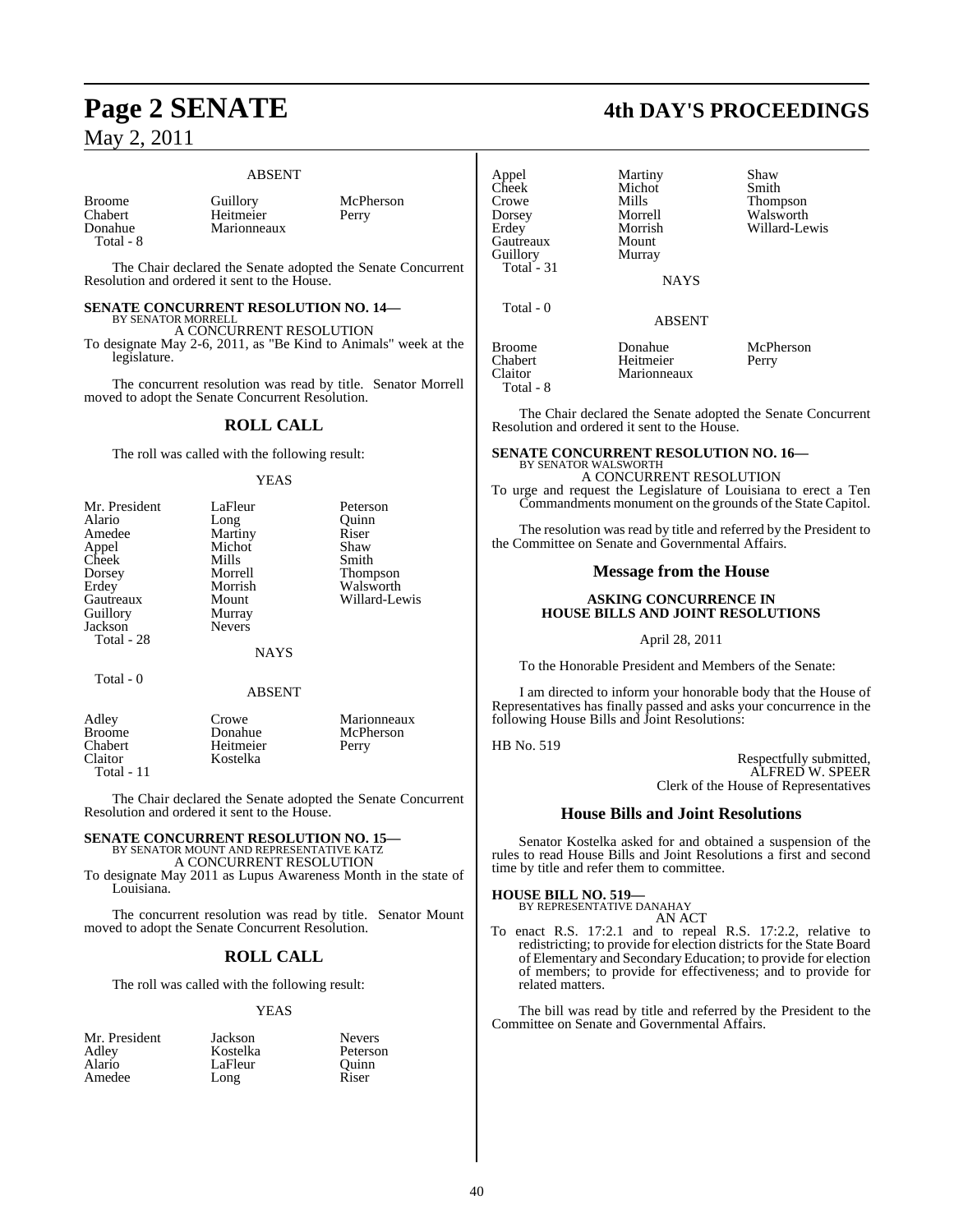### **4th DAY'S PROCEEDINGS Page 3 SENATE**

#### **Message from the House**

#### **ASKING CONCURRENCE IN HOUSE CONCURRENT RESOLUTIONS**

#### May 2, 2011

To the Honorable President and Members of the Senate:

I am directed to inform your honorable body that the House of Representatives has finally passed and asks your concurrence in the following House Concurrent Resolutions:

| $HCR$ No. 42      | $HCR$ No. 44      | <b>HCR</b> No. 46       |
|-------------------|-------------------|-------------------------|
| <b>HCR No. 47</b> | <b>HCR</b> No. 48 | $HCR$ No. 50            |
| HCR No. $52$      | <b>HCR No. 53</b> | Respectfully submitted, |

ALFRED W. SPEER Clerk of the House of Representatives

#### **House Concurrent Resolutions**

Senator Mount asked for and obtained a suspension of the rules to read House Concurrent Resolutions a first and second time.

### **HOUSE CONCURRENT RESOLUTION NO. 42—** BY REPRESENTATIVE ROSALIND JONES

A CONCURRENT RESOLUTION

To urge and request the Department of Transportation and Development to install a traffic light at the intersection of U.S. Highway 165 and Richwood Road No. 2 in Ouachita Parish.

The resolution was read by title and referred by the President to the Committee on Transportation, Highways and Public Works.

### **HOUSE CONCURRENT RESOLUTION NO. 44—**

BY REPRESENTATIVE HOFFMANN A CONCURRENT RESOLUTION

To commend Kelsi Crain for her outstanding accomplishments and for proudly representing the state as Miss Louisiana 2010.

The resolution was read by title. Senator Walsworth moved to concur in the House Concurrent Resolution.

#### **ROLL CALL**

The roll was called with the following result:

#### YEAS

| Mr. President | Guillory | Murray          |
|---------------|----------|-----------------|
| Adley         | Jackson  | <b>Nevers</b>   |
| Alario        | Kostelka | Peterson        |
| Amedee        | LaFleur  | Ouinn           |
| Appel         | Long     | Riser           |
| Cheek         | Martiny  | Shaw            |
| Claitor       | Michot   | Smith           |
| Crowe         | Mills    | <b>Thompson</b> |
| Dorsey        | Morrell  | Walsworth       |
| Erdey         | Morrish  | Willard-Lewis   |
| Gautreaux     | Mount    |                 |
| Total - 32    |          |                 |

**NAYS** 

Total - 0

# May 2, 2011

#### ABSENT

| <b>Broome</b>  | Heitmeier   | Perry |
|----------------|-------------|-------|
| <b>Chabert</b> | Marionneaux |       |
| Donahue        | McPherson   |       |
| Total - 7      |             |       |

The Chair declared the Senate concurred in the House Concurrent Resolution and ordered it returned to the House.

**HOUSE CONCURRENT RESOLUTION NO. 46—** BY REPRESENTATIVE HARRISON A CONCURRENT RESOLUTION

To urge and request the Department of Insurance to study the practice of credit scoring.

The resolution was read by title and referred by the President to the Committee on Insurance.

**HOUSE CONCURRENT RESOLUTION NO. 47—** BY REPRESENTATIVES PATRICIA SMITH, ROSALIND JONES, AND STIAES

A CONCURRENT RESOLUTION

To recognize Tuesday, May 10, 2011, as AKA Day at the capitol and to commend the members of Alpha Kappa Alpha Sorority, Incorporated.

The resolution was read by title. Senator Dorsey moved to concur in the House Concurrent Resolution.

#### **ROLL CALL**

The roll was called with the following result:

YEAS

Mr. President Guillory Mount<br>Adley Jackson Murray Adley Jackson Murray<br>Alario Kostelka Nevers Alario Kostelka<br>Amedee LaFleur Appel Long Quinn<br>Cheek Martiny Riser Cheek Martiny<br>Claitor Michot Dorsey Mills<br>Erdev Morrell Total - 30

Total - 0

Michot Shaw<br>
Mills Smith

Peterson<br>Ouinn Erdey Morrell Thompson<br>Gautreaux Morrish Willard-Le Willard-Lewis

**NAYS** 

#### ABSENT

| Broome<br>Chabert<br>Crowe<br>Total - 9 | Donahue<br>Heitmeier<br>Marionneaux | McPherson<br>Perry<br>Walsworth |
|-----------------------------------------|-------------------------------------|---------------------------------|
|-----------------------------------------|-------------------------------------|---------------------------------|

The Chair declared the Senate concurred in the House Concurrent Resolution and ordered it returned to the House.

# **HOUSE CONCURRENT RESOLUTION NO. 48—** BY REPRESENTATIVE GISCLAIR A CONCURRENT RESOLUTION

To urge and request the Department of Health and Hospitals to study and investigate health conditionsthat have impacted responders to the Transocean Deepwater Horizon oil rig explosion and provide the Louisiana Legislature with direction in assisting these individuals with long-term health care.

The resolution was read by title and referred by the President to the Committee on Health and Welfare.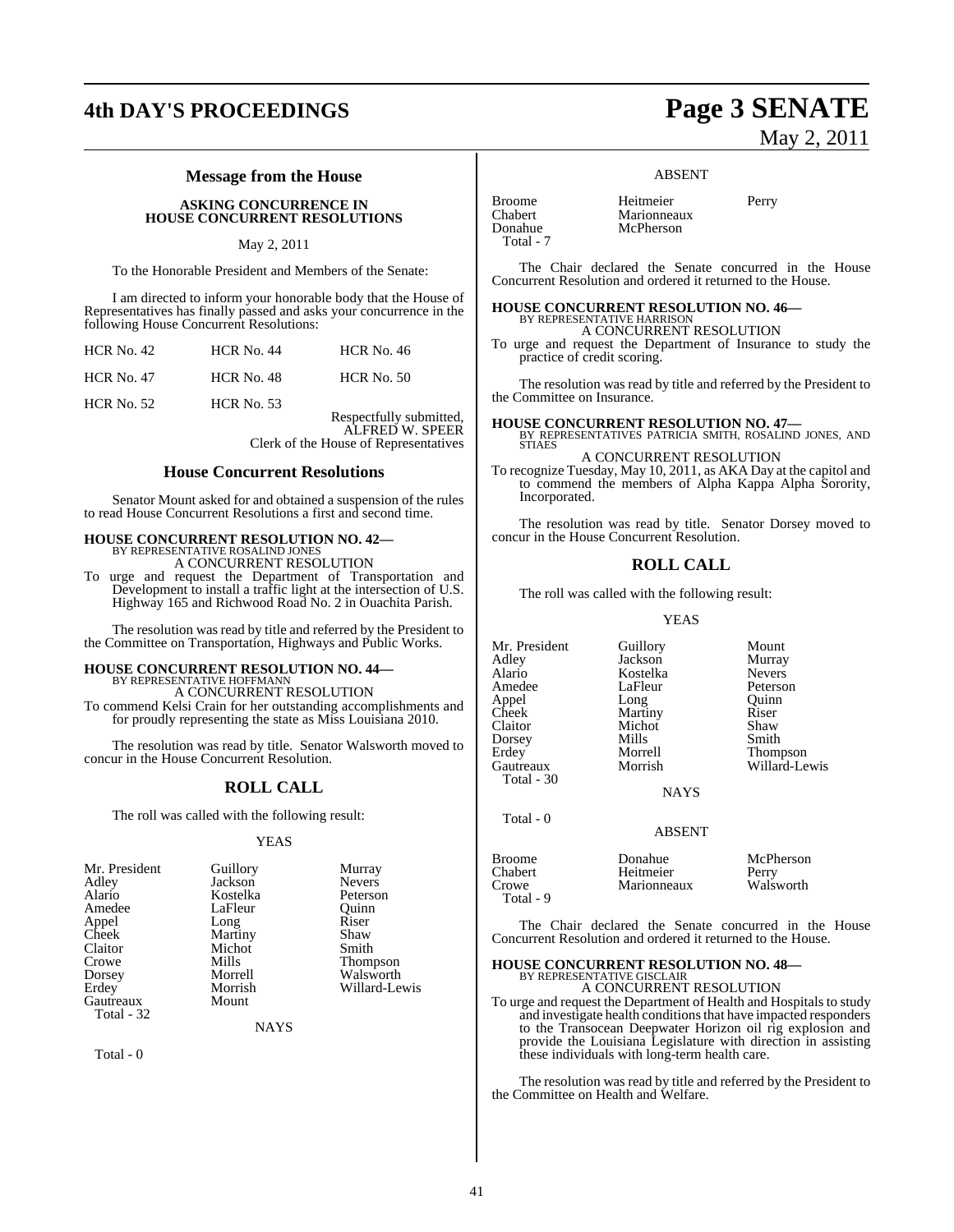### **Page 4 SENATE 4th DAY'S PROCEEDINGS**

### May 2, 2011

#### **HOUSE CONCURRENT RESOLUTION NO. 50—**

BY REPRESENTATIVE HARRISON A CONCURRENT RESOLUTION

To authorize and request the secretaries of the Department of Health and Hospitals and the Department of Children and Family Services to study the consolidation of the two departments into one department and to present a plan forsuch consolidation and related information to the legislature.

The resolution was read by title and referred by the President to the Committee on Health and Welfare.

#### **HOUSE CONCURRENT RESOLUTION NO. 52—** BY REPRESENTATIVE NORTON

A CONCURRENT RESOLUTION

To commend President Barack Obama, commander-in-chief, United States Armed Forces, and United States intelligence officials upon achieving successin the mission to bring Osama bin Laden to justice, to recognize and honor those who lost their lives on September 11, 2001, and members of the armed forces killed while fighting the war on terror, and to express appreciation to those who daily carry out the military, diplomatic, and intelligence initiatives necessary to protect freedom in the world.

The resolution was read by title and referred by the President to the Committee on Senate and Governmental Affairs.

#### **HOUSE CONCURRENT RESOLUTION NO. 53—**

2012 Regular Session of the Legislature.

BY REPRESENTATIVE HARRISON A CONCURRENT RESOLUTION

To urge and request the Department of Health and Hospitals and the Department of Education to study jointly the feasibility and advisability of funding more school nurse positions through the Medicaid program and to report their study findings to the House Committee on Health and Welfare, the Senate Committee on Health and Welfare, the HouseCommittee on Education, and

The resolution was read by title and referred by the President to the Committee on Health and Welfare.

the Senate Committee on Education prior to the beginning of the

#### **Reports of Committees**

The following reports of committees were received and read:

#### **REPORT OF COMMITTEE ON**

#### **EDUCATION**

Senator Ben W. Nevers, Chairman on behalf of the Committee on Education, submitted the following report:

#### April 27, 2011

To the President and Members of the Senate:

I am directed by your Committee on Education to submit the following report:

#### **SENATE CONCURRENT RESOLUTION NO. 4—** BY SENATOR NEVERS

#### A CONCURRENT RESOLUTION

To urge and request the State Board of Elementary and Secondary Education to revise Section 2509 of Bulletin 119 - Louisiana School Transportation Specifications and Procedures - to establish uniform requirements relative to the purchase of used school buses for all school bus owners/operators.

Reported favorably.

#### **SENATE BILL NO. 43—**

BY SENATOR DONAHUE

AN ACT To amend and reenact R.S. 17:3983(A)(4)(c) and (e), relative to charter schools; to allow a chartering authority to alter the time period within which a charter school must begin operation; and to provide for related matters.

Reported favorably.

### **SENATE BILL NO. 69—** BY SENATOR NEVERS

AN ACT

To amend and reenact R.S. 17:3217.1(A) and to enact R.S. 17:3230, relative to postsecondary education; to provide for the creation of the Northshore Technical Community College; to provide with respect to the management, supervision, and operation of the institution; to provide with respect to program offerings; to provide for the awarding of certificates, diplomas, and degrees; to provide for the duties and responsibilities of the Board of Regents and the Board of Supervisors of Community and Technical Colleges; to provide relative to accreditation; to provide reporting requirements; and to provide for related matters.

Reported favorably.

### **SENATE BILL NO. 142—** BY SENATOR QUINN

To amend and reenact R.S. 17:3983(A)(4)(d), relative to charter schools; to provide relative to the chartering process; to provide relative to the withdrawal, revision and resubmission of a charter proposal; and to provide for related matters.

AN ACT

Reported with amendments.

Respectfully submitted, BEN W. NEVERS Chairman

#### **REPORT OF COMMITTEE ON**

#### **REVENUE AND FISCAL AFFAIRS**

Senator Robert M. Marionneaux, Jr., Chairman on behalf of the Committee on Revenue and Fiscal Affairs, submitted the following report:

#### May 2, 2011

To the President and Members of the Senate:

I am directed by your Committee on Revenue and Fiscal Affairs to submit the following report:

### **SENATE BILL NO. 28—** BY SENATOR NEVERS

AN ACT To amend and reenact R.S. 47:6033(A) and (B)(1), relative to tax credits; to extend the applicability of the apprenticeship tax credit; and to provide for related matters.

Reported favorably.

**SENATE BILL NO. 134—** BY SENATOR CLAITOR

#### AN ACT

To amend and reenact the title to Part VI of Chapter 39 of Title 51 of the Louisiana Revised Statutes of 1950, R.S. 51:2352(3) and 2353 through 2356, relative to the Technology Commercialization Credit and Jobs Program; to extend the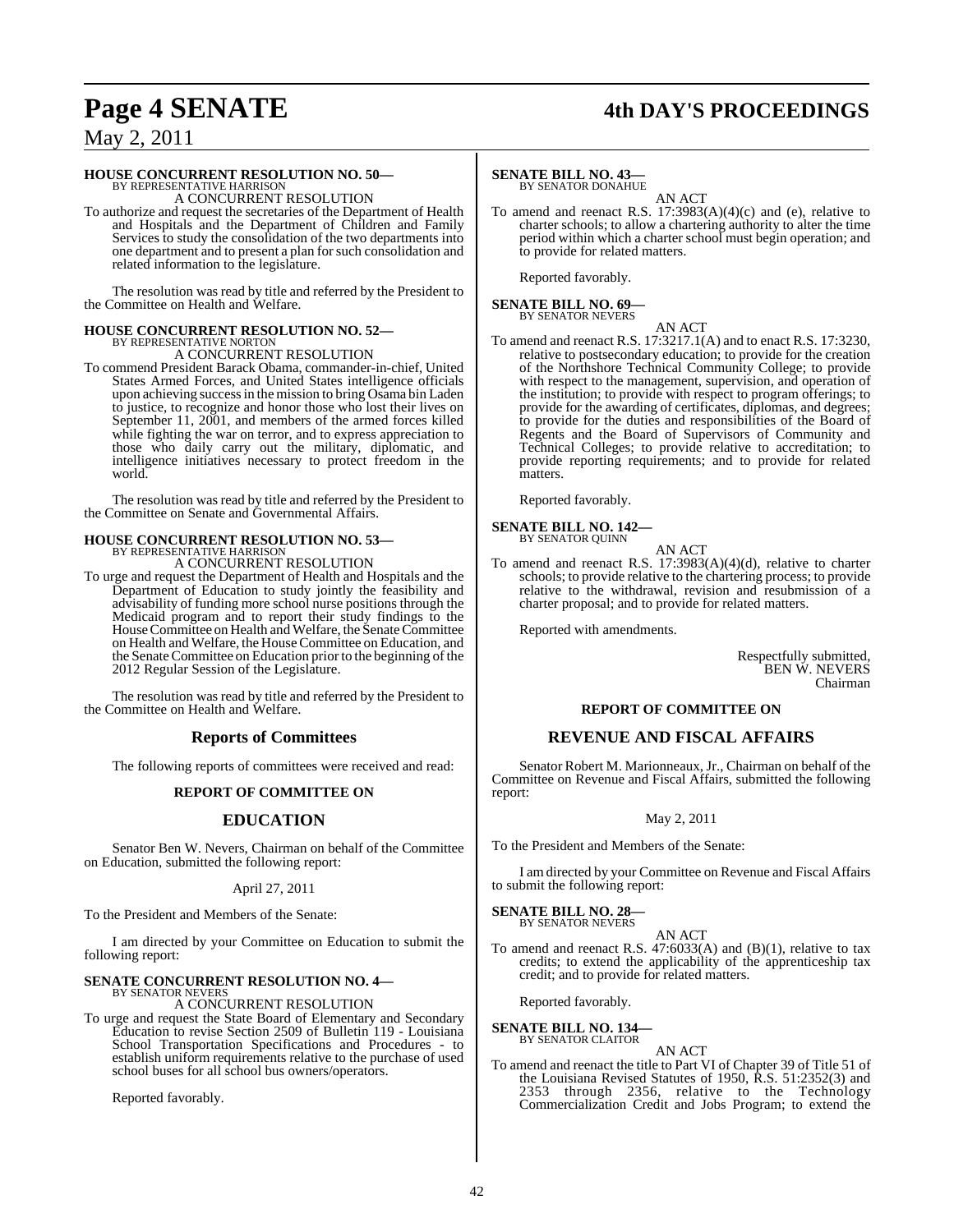## **4th DAY'S PROCEEDINGS Page 5 SENATE**

# May 2, 2011

program; to change the program benefit from a tax credit to a rebate; to provide for a limitation on the receipt of other tax benefits and incentives; and to provide for related matters.

Reported favorably.

#### **SENATE BILL NO. 203—** BY SENATOR PETERSON

AN ACT

To enact Subpart BB of Part I of Chapter 1 of Subtitle II of Title 47 of the Louisiana Revised Statutes of 1950, to be comprised of R.S. 47:120.96, relative to state individual income tax return checkoffs for certain donations; to provide for a method for individuals to donate a portion of any refund due to them to the Louisiana Food Bank Association; to provide forthe disposition of such donated monies; to establish the Louisiana Food Bank Association Fund as a special escrow fund in the state treasury; to provide for the administration and use of monies in the fund; to authorize the secretary of the Department of Revenue to make certain deposits into the fund; to provide for an effective date; and to provide for related matters

Reported with amendments.

### **SENATE BILL NO. 219—** BY SENATOR MILLS

AN ACT

To enact R.S. 47:337.11.2, relative to exemption from the sales and use taxes of political subdivisions; to create the Acadiana Cultural and Entertainment Special District and authorize certain parishes within the district to provide a certain exemption from their sales and use taxes; and to provide for related matters.

Reported with amendments.

Respectfully submitted, ROBERT M. MARIONNEAUX, JR. Chairman

#### **Rules Suspended**

Senator Adley asked for and obtained a suspension of the rules to revert to the order of:

#### **Introduction of Senate Bills and Joint Resolutions**

Senator Erdey asked for and obtained a suspension of the rules to introduce and read Senate Bills and Joint Resolutions a first and second time and refer them to committee.

#### **SENATE BILL NO. 252—** BY SENATOR ERDEY

AN ACT

To enact R.S. 38:1805.1, relative to gravity drainage districts; to authorize the Livingston Parish Gravity Drainage District No. 6 to levy a sales and use tax; to require voter approval of such tax; to provide for the purposes of such tax; to authorize the issuance of bonds; and to provide for related matters.

The bill was read by title and referred by the President to the Committee on Local and Municipal Affairs.

### **SENATE BILL NO. 253—** BY SENATOR JACKSON

AN ACT

To amend and reenact R.S.  $9.2347(A)(1)$ , (H), and (M), relative to the issuance of bonds by public trusts; to provide for the publication of the notice of intention to issue bonds, notes, or other evidences of indebtedness by a public trust; to provide for

the sale of bonds, notes and other evidences of indebtedness by a public trust; to provide that property owned by certain public trusts authorized to issue bondsto finance projects, is public and used for a public purpose; and to provide for related matters.

The bill was read by title and referred by the President to the Committee on Revenue and Fiscal Affairs.

#### **Rules Suspended**

Senator Adley asked for and obtained a suspension of the rules to revert to the order of:

#### **Introduction of Senate Resolutions**

Senator Heitmeier asked for and obtained a suspension of the rules to read Senate Resolutions a first and second time.

#### **SENATE RESOLUTION NO. 12—** BY SENATOR HEITMEIER

A RESOLUTION

To commend WilliamHarold "Billy"Nungesser, Plaquemines Parish President, for his exemplary leadership during the BP oil disaster.

The resolution was read by title and placed on the Calendar for a second reading.

#### **SENATE RESOLUTION NO. 13—** BY SENATOR WALSWORTH

A RESOLUTION

To commend Brook Hotard on her reign as Miss Louisiana Outstanding Teen for 2010, and to recognize Tuesday, May 26, 2011, as Miss Louisiana Organization Day at the Louisiana Senate.

On motion of Senator Walsworth the resolution was read by title and adopted.

#### **Rules Suspended**

Senator Adley asked for and obtained a suspension of the rules to revert to the order of:

#### **Introduction of Senate Concurrent Resolutions**

Senator Morrell asked for and obtained a suspension of the rules to read Senate Concurrent Resolutions a first and second time.

#### **SENATE CONCURRENT RESOLUTION NO. 17—** BY SENATOR MORRELL

#### A CONCURRENT RESOLUTION

To commend President Barack Obama, the Central Intelligence Agency, the United States military and Congress for the quick decisive steps taken in the mission culminating in the death of terrorist Osama Bin Laden.

The concurrent resolution was read by title. Senator Morrell moved to adopt the Senate Concurrent Resolution.

#### **ROLL CALL**

The roll was called with the following result:

#### YEAS

| Mr. President<br>Gautreaux | Murray        |
|----------------------------|---------------|
| Adley<br>Jackson           | <b>Nevers</b> |
| Alario<br>Kostelka         | Peterson      |
| Amedee<br>LaFleur          | Quinn         |
| Appel<br>Long              | Riser         |
| Martiny<br>Broome          | Shaw          |
| Michot<br>Cheek            | Smith         |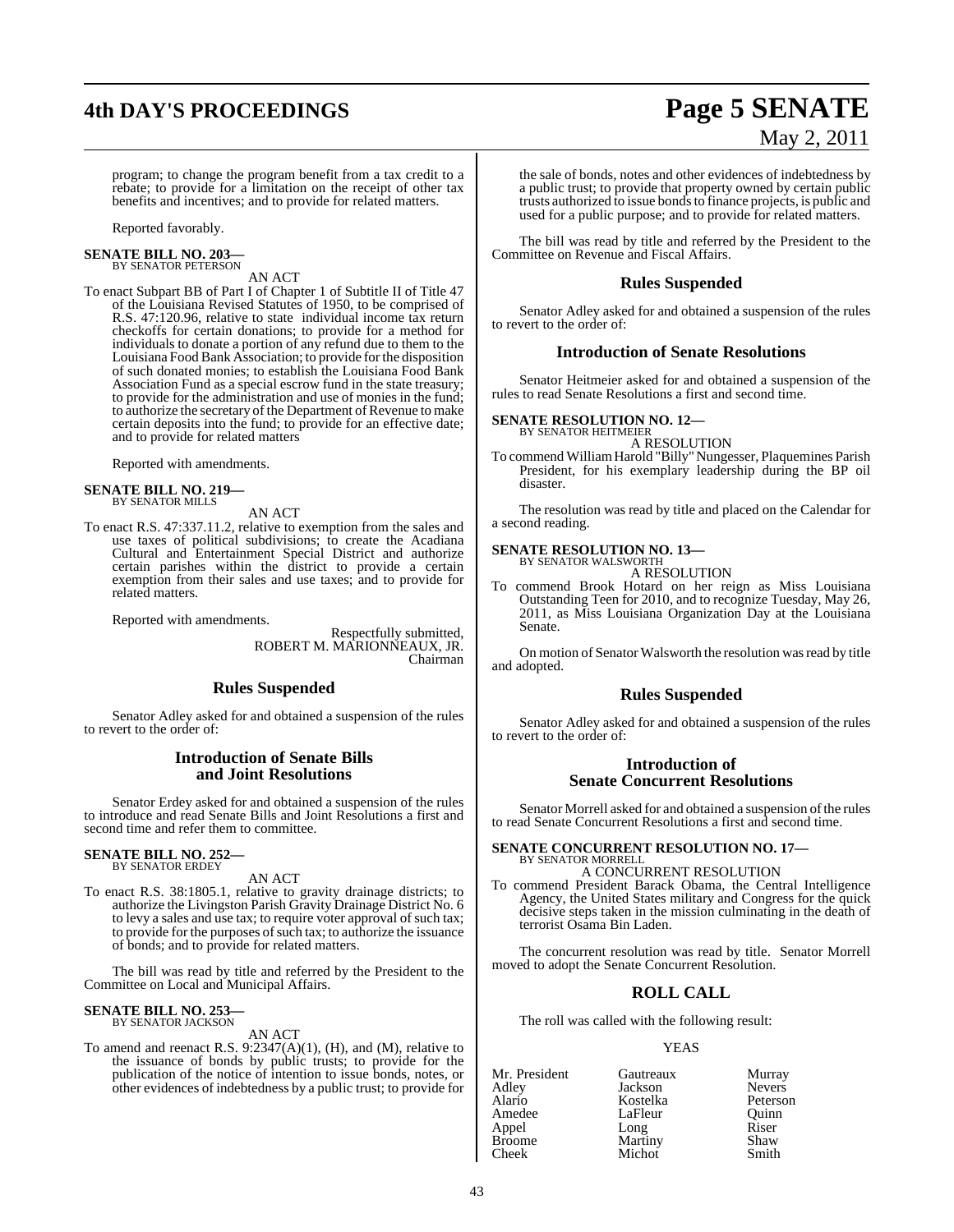### May 2, 2011

| Claitor     | Mills       | <b>Thompson</b> |
|-------------|-------------|-----------------|
| Donahue     | Morrell     | Walsworth       |
| Dorsey      | Morrish     | Willard-Lewis   |
| Erdey       | Mount       |                 |
| Total $-32$ |             |                 |
|             | <b>NAYS</b> |                 |
| Total - 0   |             |                 |
|             | ABSENT      |                 |

Crowe Marionneaux<br>
Guillory McPherson Total<sup>-</sup>7

Chabert Heitmeier Perry<br>
Crowe Marionneaux McPherson

The Chair declared the Senate adopted the Senate Concurrent Resolution and ordered it sent to the House.

#### **Reports of Committees, Resumed**

The following reports of committees were received and read:

#### **REPORT OF COMMITTEE ON**

#### **FINANCE**

Senator Michael J. "Mike" Michot, Chairman on behalf of the Committee on Finance, submitted the following report:

May 2, 2011

To the President and Members of the Senate:

I am directed by your Committee on Finance to submit the following report:

**SENATE BILL NO. 1—** BY SENATOR ADLEY

AN ACT

To enact R.S. 29:26.1 and to repeal R.S. 22:941(A)(5), relative to death and disability benefits for Louisiana National Guardsmen activated by the governor or the president; to remove authority for certain lump sum payments of death and permanent disability benefits for Louisiana National Guardsmen activated by the governor or the President of the United States; to provide for an effective date; and to provide for related matters.

Reported favorably.

#### **SENATE BILL NO. 62—** BY SENATOR MURRAY

AN ACT

To amend and reenact R.S.  $4:165(A)(1)$  and  $(2)$ , and  $(B)(1)$  and  $(2)$ , relative to the Louisiana State Racing Commission; to provide for funds, purses and awards; and to provide for related matters.

Reported favorably.

Respectfully submitted, MICHAEL J. "MIKE" MICHOT Chairman

#### **Privilege Report of the Committee on Senate and Governmental Affairs**

#### **ENROLLMENTS**

Senator Kostelka, Chairman on behalf of the Committee on Senate and Governmental Affairs, submitted the following report:

### **Page 6 SENATE 4th DAY'S PROCEEDINGS**

May 2, 2011

To the President and Members of the Senate:

I am directed by your Committee on Senate and Governmental Affairs to submit the following report:

The following Senate Concurrent Resolutions have been properly enrolled:

**SENATE CONCURRENT RESOLUTION NO. 2—** BY SENATOR LONG AND REPRESENTATIVE NOWLIN A CONCURRENT RESOLUTION

To commend Dr.Virginia Burkett on being honored for her efforts in science by the National Wildlife Federation's Conservation Achievement Awards at its seventy-fifth Anniversary Gala.

**SENATE CONCURRENT RESOLUTION NO. 6—** BY SENATOR CLAITOR AND REPRESENTATIVES GREENE AND PONTI

A CONCURRENT RESOLUTION To commend the Episcopal High School of Baton Rouge boys' cross country track team and Coach Claney Duplechin for sustained and continuing athletic excellence.

### **SENATE CONCURRENT RESOLUTION NO. 7—** BY SENATOR CLAITOR AND REPRESENTATIVE CARTER A CONCURRENT RESOLUTION

To commend Y.A. Tittle on being selected to receive an LSU College of Education Alumni Distinction Award.

### **SENATE CONCURRENT RESOLUTION NO. 11—** BY SENATOR BROOME AND REPRESENTATIVE BARROW

A CONCURRENT RESOLUTION To designate May 4, 2011, as Teen Pregnancy Prevention Day and May, 2011, as Teen Pregnancy Prevention Month.

> Respectfully submitted, ROBERT W. "BOB" KOSTELKA Chairman

The foregoing Senate Concurrent Resolutions were signed by the President of the Senate.

#### **Message from the House**

#### **SIGNED HOUSE CONCURRENT RESOLUTIONS**

May 2, 2011

To the Honorable President and Members of the Senate:

I am directed to inform your honorable body that the Speaker of the House of Representatives has signed the following House Concurrent Resolutions:

**HOUSE CONCURRENT RESOLUTION NO. 5—** BY REPRESENTATIVES LEGER, HENRY, AND LORUSSO A CONCURRENT RESOLUTION

To commend Eric Walker Bussey of Jesuit High School in New Orleans upon being named Louisiana's Middle School Student of the Year.

**HOUSE CONCURRENT RESOLUTION NO. 6—** BY REPRESENTATIVES LEGER, AUSTIN BADON, BISHOP, BROSSETT, MORENO, AND STIAES

A CONCURRENT RESOLUTION

To commend Dr. Doris R. Hicks for being awarded the Leo B. Marsh Award at the Forty-First National Salute to Black Achievers in Industry Gala.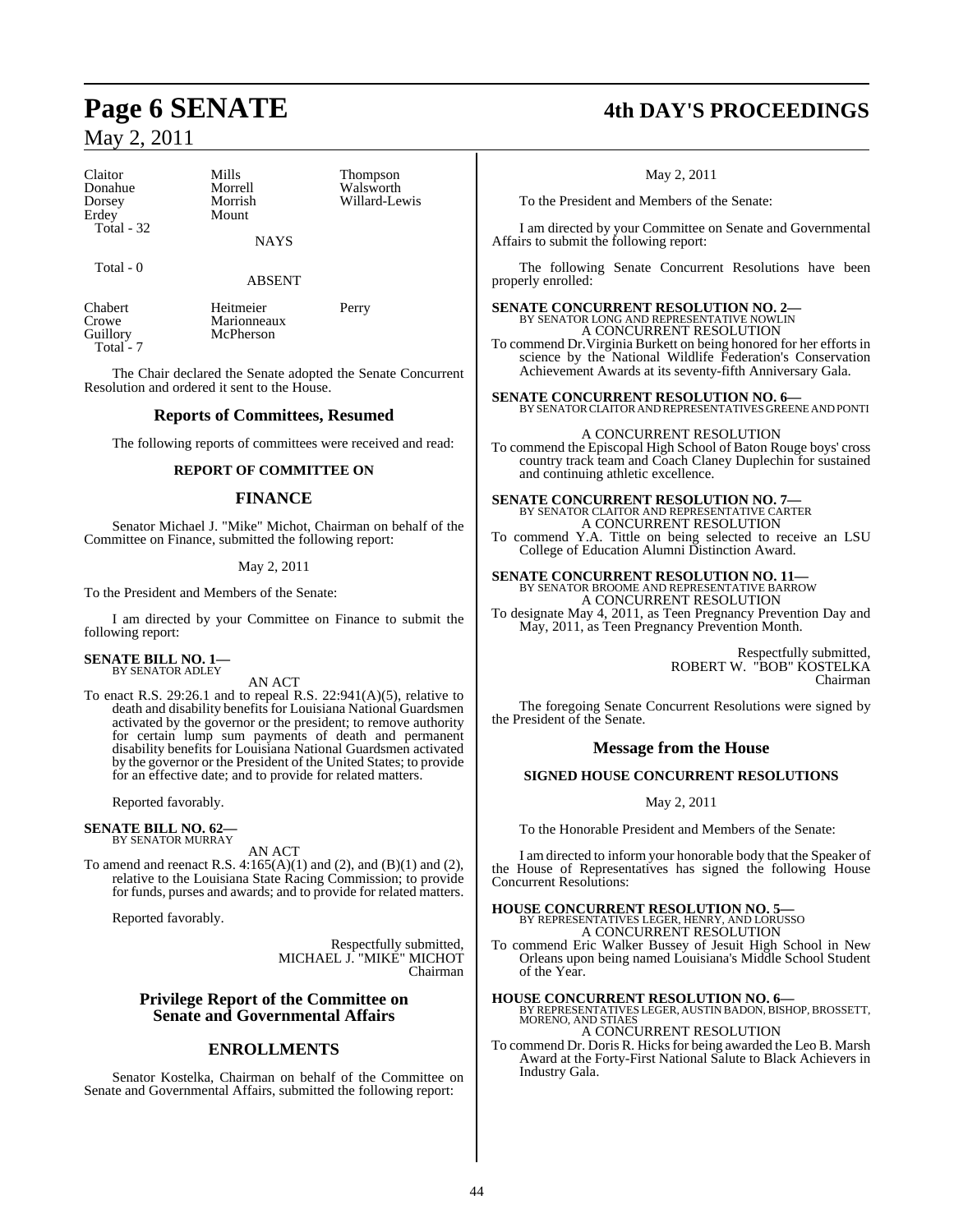### **4th DAY'S PROCEEDINGS Page 7 SENATE**

# May 2, 2011

### **HOUSE CONCURRENT RESOLUTION NO. 7—** BY REPRESENTATIVE PUGH

A CONCURRENT RESOLUTION To recognize Wednesday, May 11, 2011, as Elmer's Candy Day in the state of Louisiana.

### **HOUSE CONCURRENT RESOLUTION NO. 8—** BY REPRESENTATIVE PUGH

A CONCURRENT RESOLUTION

To recognize Louisiana Irish Week in March in celebration of the state's rich Irish heritage.

# **HOUSE CONCURRENT RESOLUTION NO. 9—**<br>BY REPRESENTATIVE NOWLIN<br>A CONCURRENT RESOLUTION

To recognize the first weekend in June annually asthe Cookin' on the Cane Barbeque Competition and Festival in Natchitoches, Louisiana.

### **HOUSE CONCURRENT RESOLUTION NO. 10—** BY REPRESENTATIVE ROBIDEAUX AND SENATOR MICHOT A CONCURRENT RESOLUTION

To commend Lynn Sanders-Bustle of the University of Louisiana at Lafayette on being named the 2011 National Higher Education Art Educator of the Year by the National Art Education Association.

### **HOUSE CONCURRENT RESOLUTION NO. 14—** BY REPRESENTATIVE ROSALIND JONES A CONCURRENT RESOLUTION

To urge and request the Department of Transportation and Development to install a traffic light at the intersection of Orange Street and Louisiana Highway 529 (Millhaven Road) in Ouachita Parish.

### **HOUSE CONCURRENT RESOLUTION NO. 17—** BY REPRESENTATIVES CARMODY AND GARY SMITH A CONCURRENT RESOLUTION

To express condolences upon the death of Lucille Long Reed.

#### **HOUSE CONCURRENT RESOLUTION NO. 18—** BY REPRESENTATIVE HARDY A CONCURRENT RESOLUTION

To commend Louisiana State Trooper Justin Martin of Troop I in Lafayette for his dedication to serving and protecting the public trust.

## **HOUSE CONCURRENT RESOLUTION NO. 20—** BY REPRESENTATIVE GARY SMITH

A CONCURRENT RESOLUTION To commend Clyde "Rock" Gisclair for his many years of service as St. Charles Parish Assessor.

# **HOUSE CONCURRENT RESOLUTION NO. 21—** BY REPRESENTATIVE DANAHAY AND SENATOR SMITH A CONCURRENT RESOLUTION

To commend the Starks High School girls' basketball team upon winning the 2011 Class C state championship.

## **HOUSE CONCURRENT RESOLUTION NO. 26—** BY REPRESENTATIVE BARROW

A CONCURRENT RESOLUTION To recognize April of 2011 as Sarcoidosis Awareness Month in Louisiana and to commend the Sarcoidosis Awareness Support Group of Greater Baton Rouge.

### **HOUSE CONCURRENT RESOLUTION NO. 27—** BY REPRESENTATIVE BARROW

A CONCURRENT RESOLUTION To recognize Thursday, April 28, 2011, as Workers Memorial Day

in recognition of workers killed, injured, and disabled on the job.

HOUSE CONCURRENT RESOLUTION NO. 33—<br>BY REPRESENTATIVES SMILEY, ABRAMSON, ANDERS, ARMES, ARNOLD, AUBERT, AUSTIN BADON, BOBBY BADON, BALDONE, BARRAS, BARROW, BILLIOT, BISHOP, BROSSETT, BURFÓRD, HENRY<br>BURNS, TIM BURNS, BURREL

- 
- To express sincere and heartfelt condolences upon the death of former state representative Emery Lewis Villar.

and asked that the President of the Senate affix his signature to the same.

> Respectfully submitted, ALFRED W. SPEER Clerk of the House of Representatives

The House Concurrent Resolutions contained herein were signed by the President of the Senate.

#### **ATTENDANCE ROLL CALL**

#### PRESENT

Broome Long<br>Cheek Maric Claitor Martiny<br>Crowe Michot Dorsey Morrell Willard-Lewis Total - 35

Heitmeier Total  $-4$ 

Mr. President Gautreaux Mount<br>Adley Guillory Murray Adley Guillory Murray<br>Alario Jackson Nevers Alario Jackson Nevers Amedee Kostelka Peterson Appel LaFleur Quinn<br>Broome Long Riser Cheek Marionneaux Shaw<br>Claitor Martiny Smith Crowe Michot Thompson Mills Walsworth<br>
Morrell Willard-Le Morrish

#### ABSENT

Chabert McPherson<br>Heitmeier Perry

#### **Leaves of Absence**

The following leaves of absence were asked for and granted:

| Chabert   | 1 Day | Heitmeier | 1 Day |
|-----------|-------|-----------|-------|
| McPherson | 1 Day | Perry     | 1 Day |

#### **Announcements**

The following committee meetings for May 3, 2011, were announced:

Judiciary A 9:30 A.M. Hainkel Room<br>
Judiciary B 2:00 P.M. Room E Judiciary B.